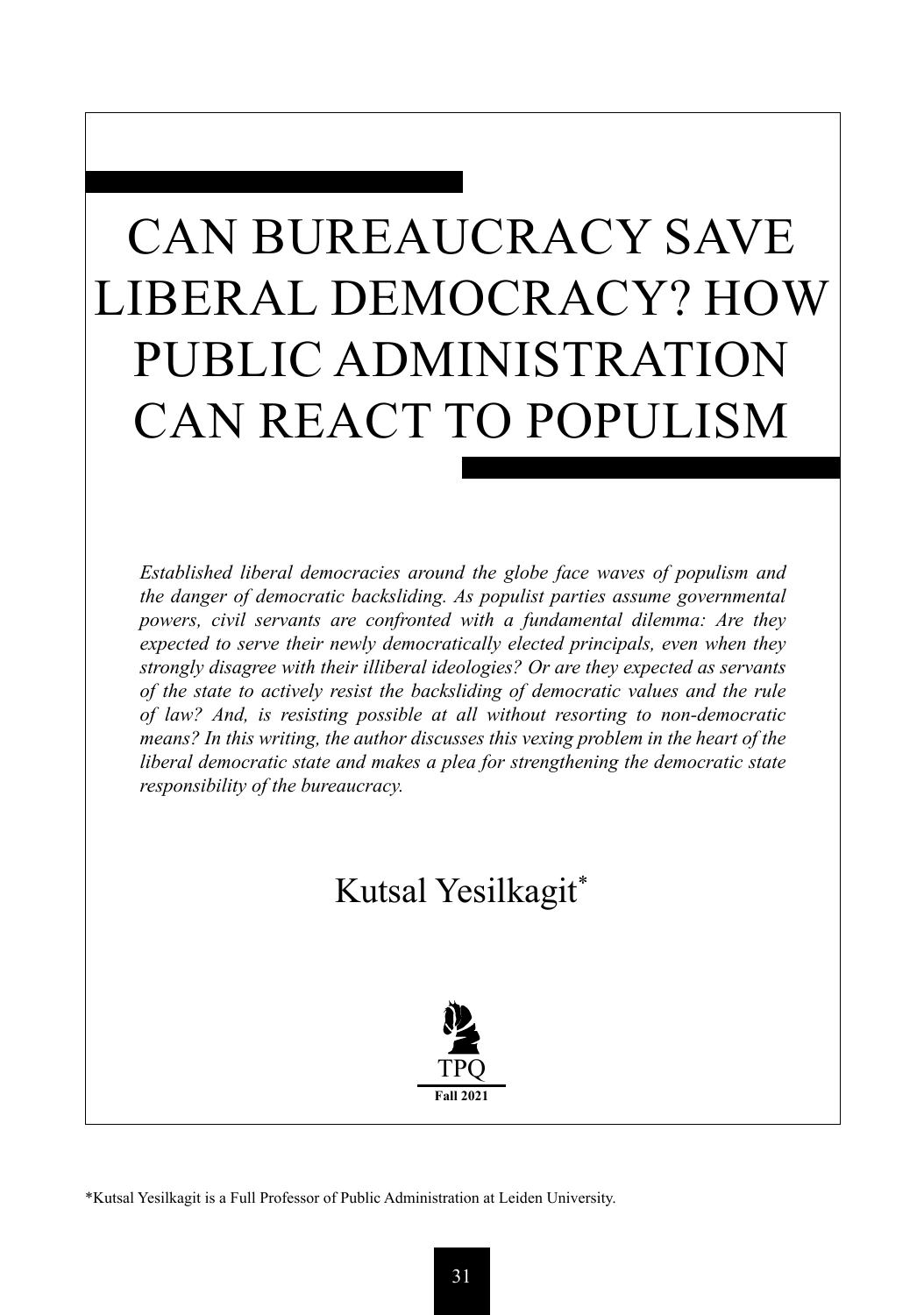

couple of days before the U.S. presidential elections in November 2020, General Mark Milley, chairman of the Joint Chiefs of Staff, called China's People's Liberation Army General Li Zuocheng to reassure him that in case an attack was ordered by then the U.S. couple of days before the U.S. presidential elections in November<br>2020, General Mark Milley, chairman of the Joint Chiefs of Staff,<br>called China's People's Liberation Army General Li Zuocheng to<br>reassure him that in case a

this, two days after a mob of Trump supporters had attacked and ransacked the U.S. Capitol. The revelation of these actions, by the journalists Bob Woodward and Robert Costa, led as expected to heavy condemnation of the general's actions by Trump and his supporters, and President Biden was called upon to remove the general from his office.

In the saga that Trump's presidency has become, this event may seem just one more ripple in the pond. From a global perspective, however, it is an example of the situation in which civil servants in a number of liberal democracies that have come under the influence of populism find themselves. The electoral successes of populist parties in liberal democracies confront civil servants with a fundamental dilemma. Faced with populist and illiberal politicians in government, what should be expected of civil servants? Should they remain the loyal and neutral servants of the, after all, democratically elected politicians? Should they be the "adults in the room" and take away illiberal policies' sharp edges? Or, should they resist and outrightly sabotage the policies of the illiberal regime?

Populism is extensively studied and debated as the political ideology promoting nativist, racist and anti-elitist ideas, pitching 'the people' against 'the elites'. Less attention is given to how the rise of populism has upset the power balance within the heart of the democratic state, i.e., the relationships between politicians and bureaucrats. Many hope, whether or not in silence, that there are more civil servants like General Milley who will stand up at the right moment and guard and protect democracy. In this paper, I will somewhat temper these hopes and argue that populist incursions into the liberal democratic core of political-administrative relationships cannot easily be fenced off by assigning to the bureaucracy the role of guardianship. 'Protected democracy', the term that has often been used to legitimatize military tutelage, is not the sort of democracy that democracy-loving societies would want. As a result, what we need is more principled civil servants with a strong sense of what I will call 'democratic state responsibility', a recognition that besides the elected government, the civil (and military) bureaucracy is an equally important element of democracy.

#### *Cracks Within the Liberal Democratic Political-administrative Contract*

The relationship between elected politicians and bureaucrats in liberal democracies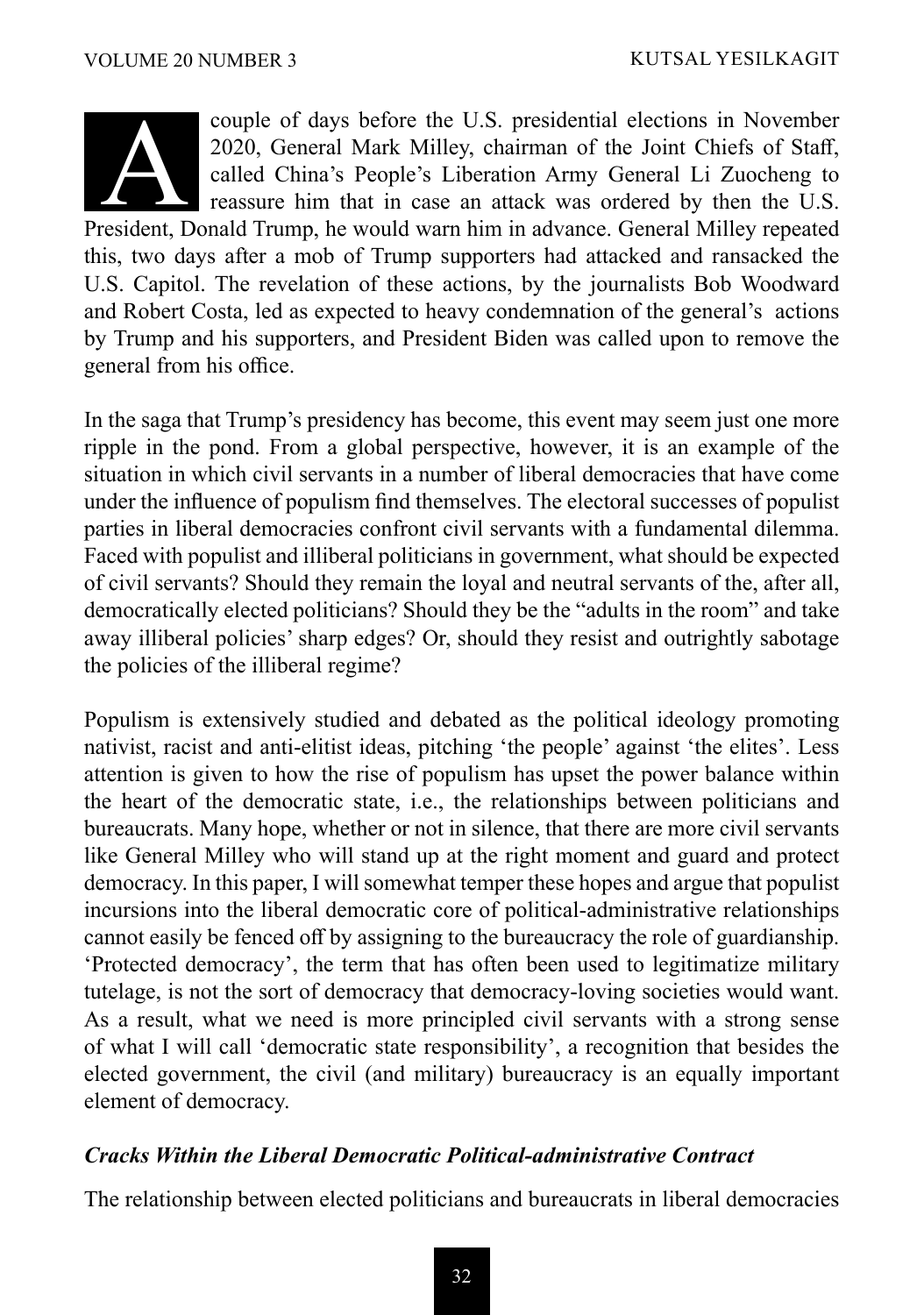has never been an easy one. Since the Liberal Revolutions of 1848, when power gradually shifted from monarchs to parliaments, elected politicians have always grappled with the problem of how to control the powerful bureaucracies. Following Max Weber (1921), many feared that the twentieth century would be dominated by bureaucracies and the establishment of *Beamtenherrschaft*.

*"Although the ideal-typical liberal democratic relationship between politicians and bureaucrats – the loyal and neutral civil servant, subordinate to elected politicians – has never materialized in practice, because purely neutral advice is hard to come by, politicians and bureaucrats still found ways to peacefully co-habitate within the perimeters of the liberal democratic state."*

It was only after the bitter experiences of fascism during the interbellum and a devastating war in Europe, that democracy took hold in the West. A variety of politicaladministrative relationships evolved that were capable to serve as a foundation for the institutions of democracy and the rule of law. Although the ideal-typical liberal democratic relationship between politicians and bureaucrats – the loyal and neutral civil servant, subordinate to elected politicians – has never materialized in practice, because purely neutral advice is hard to come by, politicians and bureaucrats still found ways to peacefully co-habitate within the perimeters of the liberal democratic state. So, there emerged "iron triangles", "issue networks", or "villages" including politicians and bureaucrats where they joined forces, complemented one another and set policy goals and defined society's strategies. Even the more "adversarial" types of political-administrative relationship fitted very well within the constitutional spectrum of liberal democracy.<sup>1</sup>

The moment politicians like Donald Trump, Victor Orban, and the Kaczyński brothers came to power, such liberal democratic 'contracts' between politicians and bureaucrats became unilaterally terminated in those countries. Moreover, the foundations of liberal democracy itself were brought in danger by the very pillar of the state that was supposed to protect it against authoritarianism. Instead of protecting democracy against powerful, faceless bureaucrats, liberal democracy is in need to be protected against its elected officials. It is no longer the question of

<sup>&</sup>lt;sup>1</sup> Peters, B.G. (1988).*Comparing Public Bureaucracies. Problems of Method and Theory*. Tuscaloosa & London: The University of Alabama Press. Heclo, H. (1978). Issue Networks and the Executive Establishment. In. A. King (ed.) *The New American Political System,*. Washington, D.C.: American Enterprise Institute.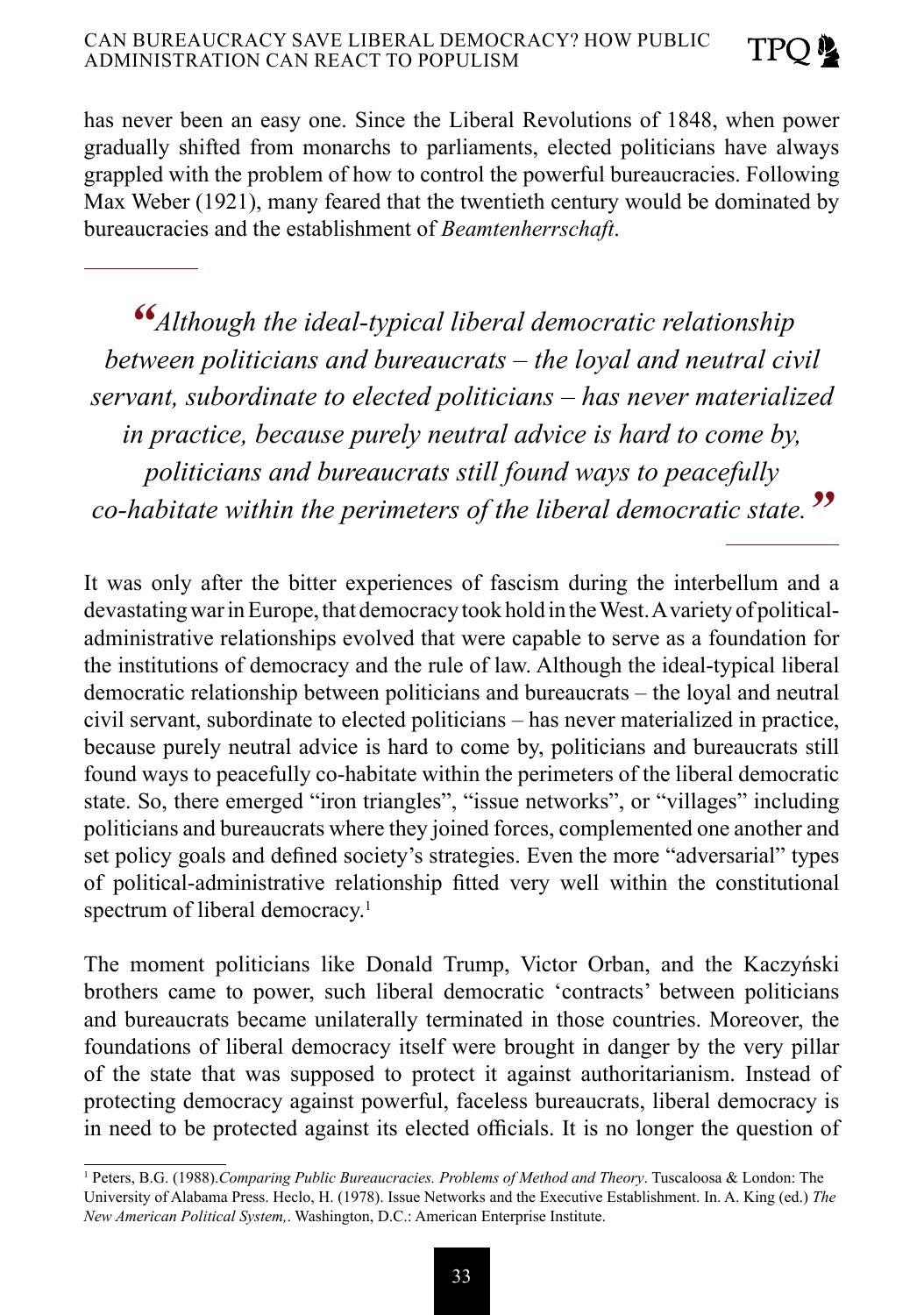how politicians can control and hold accountable bureaucrats, but whether unelected civil servants can possibly save democracy from illiberal and populist politicians?

### *Populist Strategies and Bureaucratic Resilience*

In a recently published edited volume, *Democratic Backsliding and Public Administration*, an inventory can be found of populist parties' strategies to 'tame' the bureaucracy and bureaucracies' reactions against them.<sup>2</sup> As the various country cases in the book show, the most common strategies populist parties have employed thus far are the centralisation of the structure of government, the politicization or personalization of personnel appointments, and the re-allocation of financial resources. In Hungary for example, subsequent Fidesz governments have limited the number of cabinet portfolios through merging two or several existing ministries into superministries.<sup>3</sup> On top of this, the discretionary budgetary decision-making authority of departmental heads were curbed. In the U.S., President Trump has been notorious for appointing heads of agencies close to his private entourage, thereby not shunning the appointment of members of his own family.4 And in Mexico, the undermining of the autonomy of public agencies was a well-tried strategy under the leftist-populist rule of President López Obrador. He "personalized" administrative decision-making, among other things, by creating new structures that were put under his direct control.<sup>5</sup>

The arsenal of appropriate reactions civil servants can employ to counter the populist strategies has proven to be small.<sup>6</sup> On way to summarize these is through the options of 'exit', 'voice' or 'loyalty'.7 Principled civil servants have the option to resign and leave the civil service when they fundamentally disagree with the political ideology of an incoming government. They can voice their concerns and speak truth to power. Or, civil servants can remain loyal, abiding to the classic liberal democratic politicaladministrative contract that stipulates civil servants to act neutral and loyal to any democratically elected government, regardless of its political color. Another way to

<sup>2</sup> Bauer, M.W., Peters, B.G., Pierre, J., Yesilkagit, A.K., and Becker, S. (2021) *Democratic Backsliding and Public Administration. How Populists in Government Transform State Bureaucracies*. Cambridge: Cambridge University Press

<sup>3</sup> Hajnal, G. and Boda, Z (2021) Illiberal Transformation of Government Bureaucracy in a Fragile Democracy: The Case of Hungary. In: Bauer et al, pp. 76-99

<sup>4</sup> Moynihan, D. (2021). Populism and he Deep State: The Attack on Public Service Under Trump. In: Bauer et al, pp. 151-177.

<sup>5</sup> Dussauge-Laguna, M. (2021). "Doublespeak Populism" and Public Administration: The Case of Mexico. In: Bauer et al, pp. 178-199

<sup>6</sup> Of course, the extent in which civil servants may play any of these cards depends to a large extent on the type of political system in which they live. In political regimes where a certain degree of politicization in the appointment to public posts is an accepted norm, populists politics towards the bureaucracy may be more accepted in systems where meritocratic regimes are more firmly rooted within the system.

<sup>7</sup> Hirschmann, A.O. (1970). *Exit, Voice, and Loyalty: Responses to the Decline in Firms, Organizations, and States*. Cambridge, MA: Harvard University Press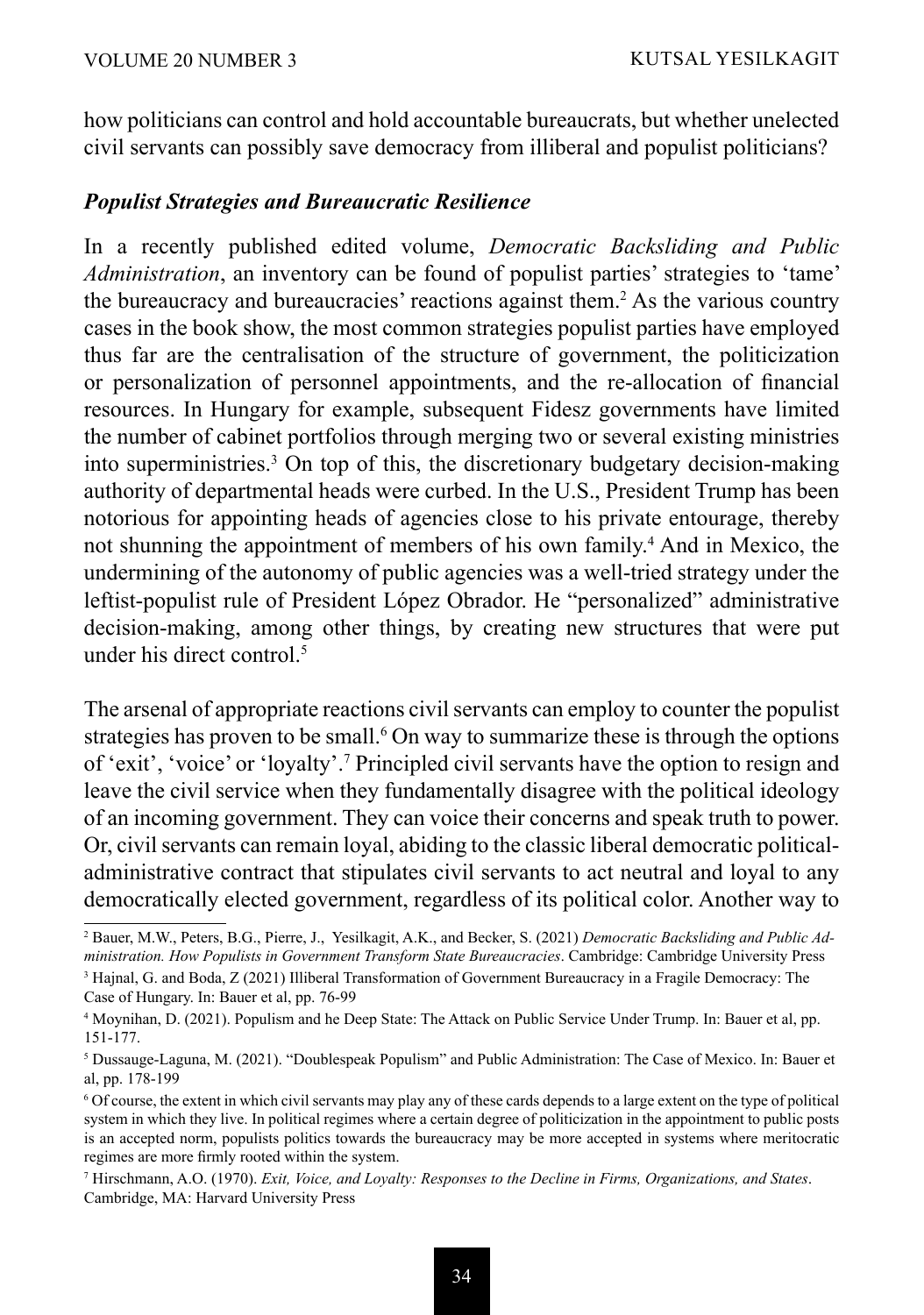classify bureaucratic reactions is by observing whether civil servants decide either to 'work', to 'shirk' or to 'sabotage'.8 Whereas work is the equivalent to loyalty, shirking denotes foot-dragging, stall decision-making, or deliver sub-optimal policy advice to their political principals. Sabotage, finally, is about staging a "guerilla" against the government, aiming to torpedo its policies well before they reach the implementation stage.<sup>9</sup>

*"Three decades of neo-liberal privatizations and the wholesale introduction of private sector management models have transformed the civil servants from servants of the state to its managers."*

Empirical evidence thus far indicates that the resilience of civil servants endures only in the short-run.10 It turns out that only a very small share of civil servants, and only those with a high degree of public service motivation, are willing to remain in office to sabotage a populist government's policies. The majority opts for exit, studies show, which leaves the populist government more room for shaping the bureaucracy to their own likings. Another study found that the reactions of civil servants facing the dilemma are affected by their own value sets, their working conditions (e.g., having a tenured position or not), or having a position in which they enjoy a large degree of discretion or not.<sup>11</sup>

Overall, the few studies thus far suggest that populist parties in government, provided that they can remain long enough in power, can prevail vis-à-vis the bureaucracy and rewrite the contract in their own favor. So, these studies paint a somewhat worrisome picture. Since liberal democracy is at stake, the question of how far bureaucracy can go to defend democracy against authoritarian tendencies becomes more prevalent. To put it differently, are there democratically acceptable pathways that bureaucracy can pursue without going over to the Dark Side, in order to resist and stall illiberalism?

<sup>8</sup> Brehm, J. and Gates, S. (1997). *Working, Shirking, and Sabotage: Bureaucratic Responses to a Democratic Public*. Ann Arbor, MI: University of Michigan Press

<sup>9</sup> Schuster, C., Sass Mikkelsen, K., Correa, I., & Meyer-Sahling, J. H. (2021). Exit, Voice, Sabotage: Public Service Motivation and Guerrilla Bureaucracy in Times of Unprincipled Political Principals. Journal of Public Administration Research and Theory. https://doi.org/10.1093/jopart/muab028

<sup>10</sup> Ibid.

<sup>&</sup>lt;sup>11</sup> Guedes-Neto, J.C. and Peters, B.G. (2021). Working, Shirking, and Sabotage in Times of Democratic Backsliding: An Experimental Study in Brazil. In: Bauer et al (2021), pp. 221-245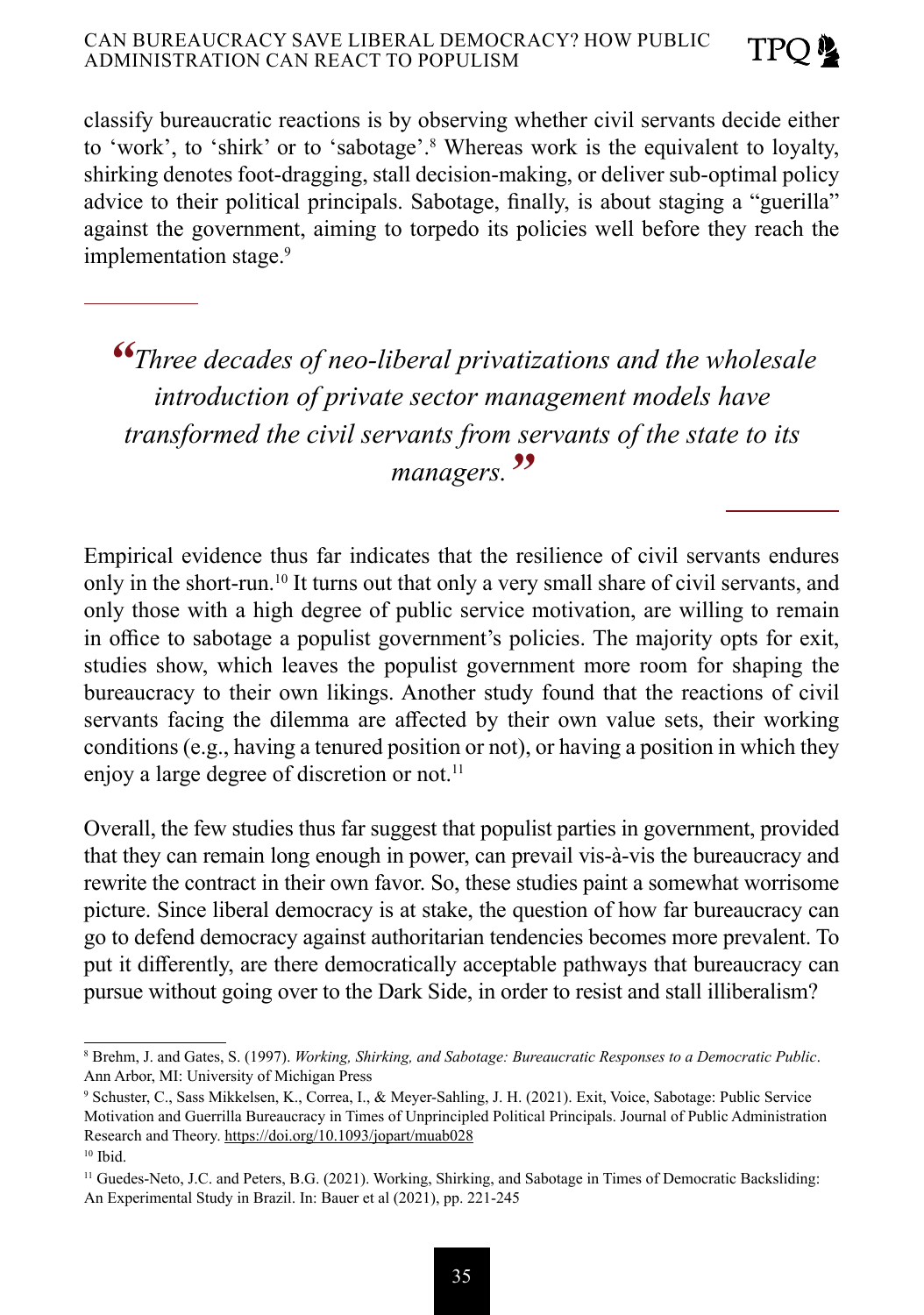### *'Protected Democracy': Bureaucratic Guardianship to Preserve Liberal Democracy?*

In his testimony to U.S. Congress, General Milley stated that "at no time [he] was … attempting to … usurp authority" (NBC News, 28 September 2021). In an attempt to reassure the public that his actions were in line with the civil-military chain of command, he told members of the Congressional hearing committee that he had acted in coordination with the acting Secretary of Defense. General Milley was, in his way, the proverbial "adult in the room".<sup>12</sup> This brings us to the question of how far unelected officials can actually go in defying a democratically elected government's decisions in order to preserve democracy.

History has ample examples in store of elites acting in the name of preserving or protecting democracy. Usually, these are situations in which military juntas, either acting on their own inner ideological compass or in concert with other elite groups in society, have overthrown democratically elected governments. There followed either extended periods of military dictatorship or shorter periods of military rule during which returns to democracy were engineered, albeit under new conditions dictated by the military regime. By and large, military interventions directed against the reign of a democratically elected incumbent have been justified by referral to the weakness of the incumbent to successfully engage with the country's problems or, typically, by accusing the government of the day of squandering society's true values. In such "protected democracies" civil-military elites in the end imposed "formal and informal limits on participation and programs for the unprivileged majority."<sup>13</sup>

In "protected democracies", political-administrative contracts are heavily skewed in favor of the bureaucratic-military elites. They become the self-proclaimed guardians "authorized to exercise [their veto] when some … decision of the civil authorities seems to them to threaten what they think are the permanent interests of the nation."14 As "iron surgeons" , they 'correct' "malpractices and deficiencies of former governments" and the "squabbling, corrupt, and excessively partisan politicians."15 The ultimate step is taken when the military-bureaucratic elites come to see themselves as the praetorian guards of the state.<sup>16</sup> Praetorianism does not

<sup>12</sup> *New York Times*, 5 September 2018

<sup>13</sup> Drake, P.W. (2009). *Between Tyranny and Anarchy : A History of Democracy in Latin America, 1800-2006*. Palo Alto: Stanford University Press, p. 2

<sup>14</sup> Finer, S. (1962). *The Man On Horseback: The Role of the Military in Politics*. London and Dunmow: Pall Mall Press, p. 36

<sup>15</sup> Nordlinger, E.A (1977). *Soldiers in Politics: Military Coups and Governments*. Englewood Cliffs, NJ: Prentice Hall, p. 25

<sup>16</sup> Huntington, S.P. (1968). *Political Order in Changing Societies*: New Haven: Yale University Press.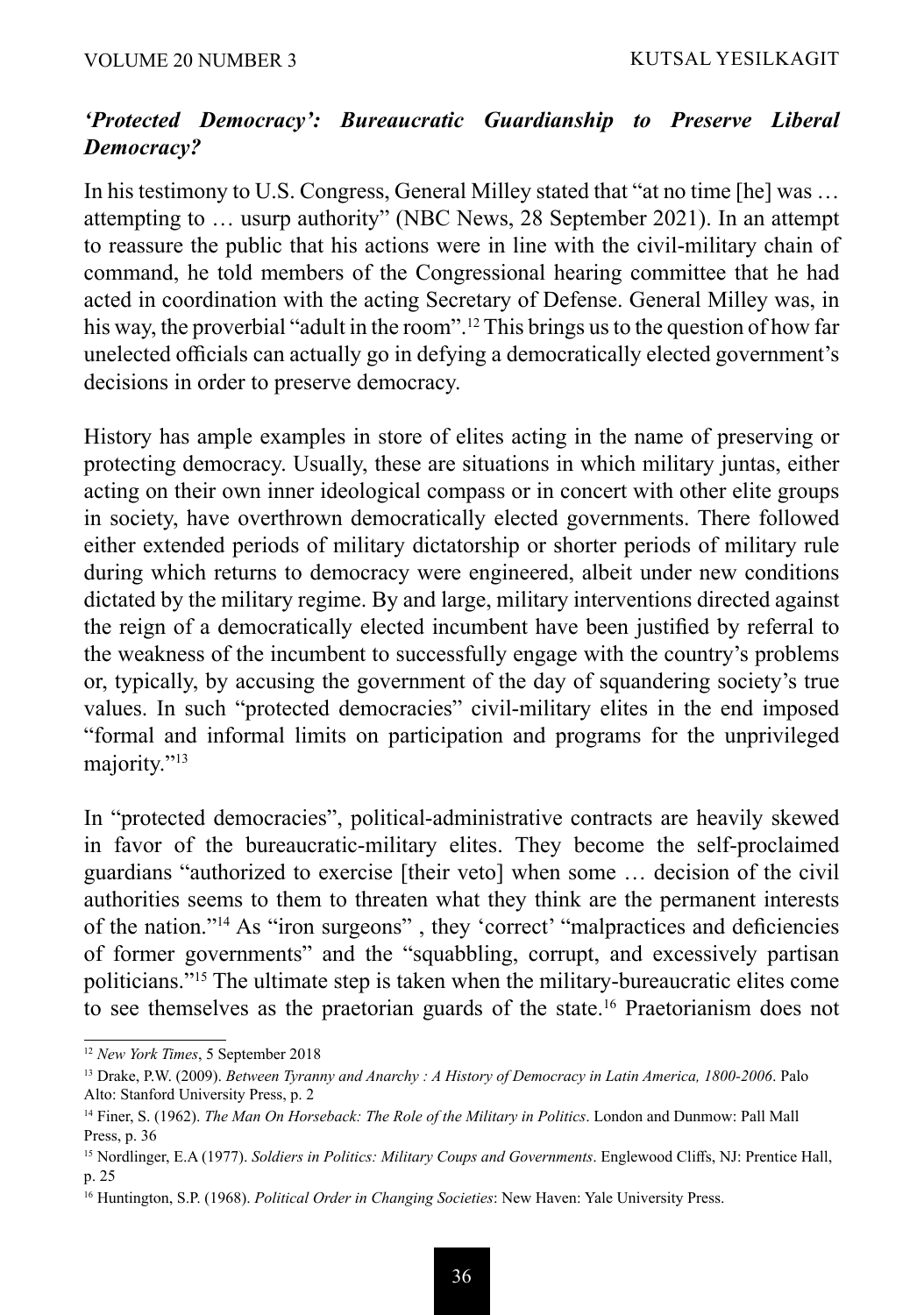#### CAN BUREAUCRACY SAVE LIBERAL DEMOCRACY? HOW PUBLIC ADMINISTRATION CAN REACT TO POPULISM

recognize democracy, and it has as its guiding principle the idea that the militarybureaucratic elite is the only embodiment of the state and the national interests. In a praetorian state, it is justified to take over the state unconstitutionally and to institute a series of drastic measures in order to change society as a whole, in accordance with the self-determined national interest.

**TPO** 

As we can see, there is no shortage of role conceptions that legitimize bureaucratic elites to be proclaimed as the 'protectors' of democracy. The problem with the protected democracy paradigm is of course that the protectors' understanding of democracy sharply deviates from the proper definition of liberal democracy. In the name of protecting democracy, various bureaucratic-military elites have created murderous dictatorships in countries like Chile and Argentina, curtailed fundamental freedoms, and imprisoned thousands of citizens, as was the case in Turkey during the early 1980s. The path to consolidated democracy has rarely been established by military rule or tutelage, and it cannot be expected that even the shadow of military-bureaucratic control can prevent or reverse democratic backsliding in established liberal democracies.

### *Democratic State Responsibility*

We are left with a seemingly unsolvable conundrum. Liberal democracy has come under attack by the very group that is supposed to be its guardian, namely democratically elected politicians. It is in a sense ironic that we now look for ways in which the bureaucracy, the much-criticized moloch, can act as some kind of guardian of last resort to counter the ascendance of illiberalism. However, as empirical studies thus far have shown that there is not much reason to hope that bureaucratic resilience is short-lived if populist governments can perpetuate their rule over longer periods of time.

As a result of this reality and the fact that resorting to the dark side should never be considered an option, I think there is one viable way of halting the rise of populist parties to executive power. This option looks to the weak spot of bureaucracies in many current liberal democracies. Three decades of neo-liberal privatizations and the wholesale introduction of private sector management models have transformed the civil servants from servants of the state to its managers. The diffusion of business models has pushed constitutional norms, democratic values, and the rule of law out of the heart of the public administration. Across many different states, civil servants have come to see themselves as process, change or product managers, instead of as a cornerstone of the democratic state. This partly may explain why alarm bells remain silent when populist parties assume power: having no constitutional compass anymore, a populist government is just another government that requires